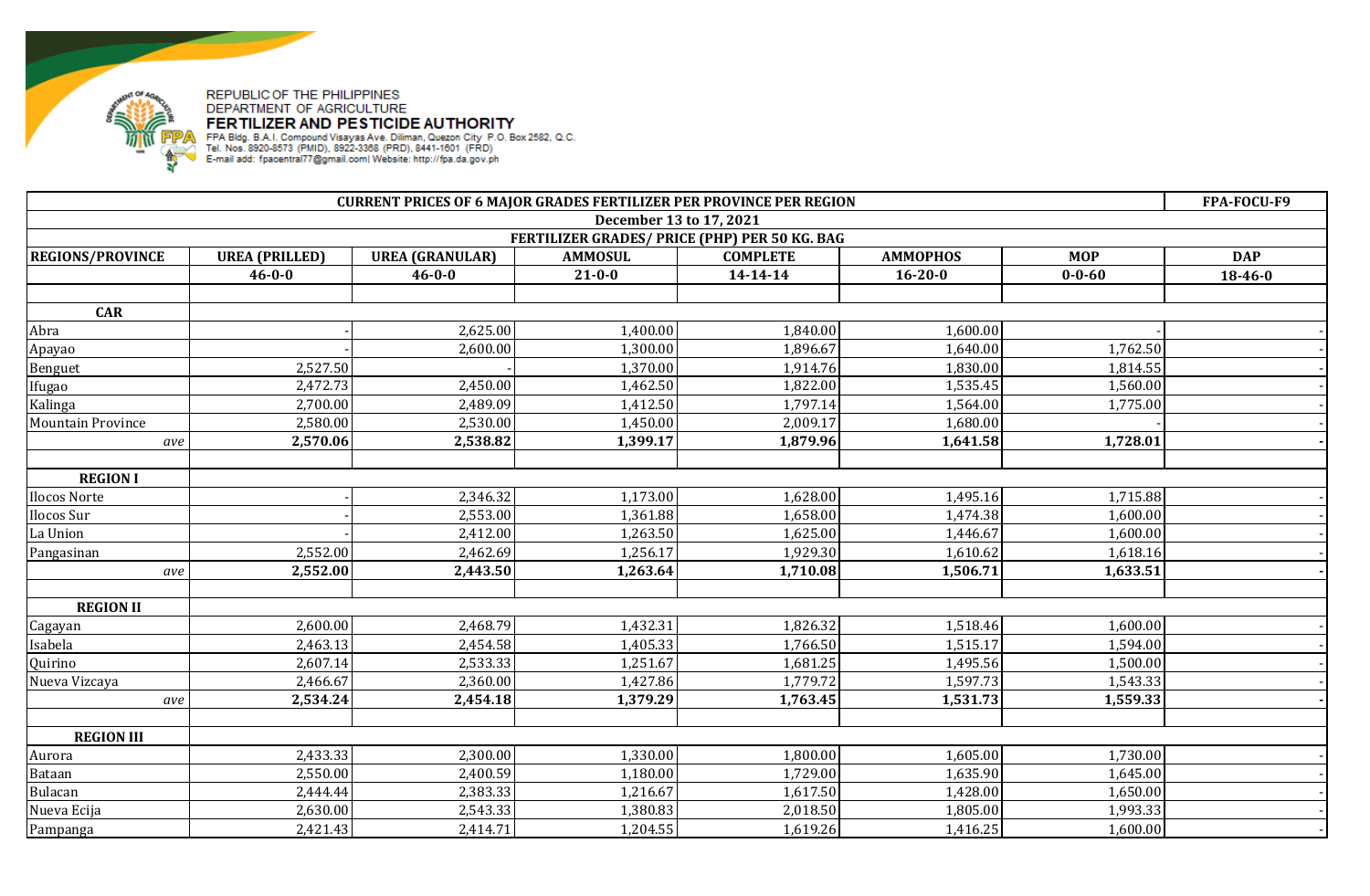| Tarlac                 |          | 2,299.17 | 1,280.50 | 1,657.33 | 1,474.71 | 1,618.75 |          |
|------------------------|----------|----------|----------|----------|----------|----------|----------|
| Zambales               | 2,600.00 | 2,456.67 | 1,439.00 | 1,923.25 | 1,680.00 | 1,566.67 |          |
| ave                    | 2,513.20 | 2,399.69 | 1,290.22 | 1,766.41 | 1,577.84 | 1,686.25 |          |
|                        |          |          |          |          |          |          |          |
| <b>REGION IV</b>       |          |          |          |          |          |          |          |
| Cavite                 | 2,370.00 | 2,326.36 | 1,265.00 | 1,877.78 | 1,532.92 | 1,805.00 | 2,350.00 |
| Laguna                 | 2,238.75 | 2,097.78 | 1,130.42 | 1,564.17 | 1,635.00 | 1,710.00 | 2,225.00 |
| <b>Batangas</b>        | 2,160.00 | 2,325.00 | 1,052.00 | 1,833.33 | 1,256.25 | 1,608.33 | 1,300.00 |
| Quezon                 | 2,450.00 | 2,355.56 | 1,168.57 | 1,643.00 | 1,689.38 | 1,820.00 | 1,550.00 |
| Occidental Mindoro     |          | 2,348.13 | 1,221.00 | 1,679.23 | 1,512.50 | 1,678.57 |          |
| Oriental Mindoro       |          | 2,227.00 | 1,353.00 | 1,709.00 | 1,655.00 | 1,723.00 |          |
| Marinduque             | 2,683.33 | 2,614.44 | 1,382.00 | 1,870.00 | 1,707.50 | 1,662.50 |          |
| Romblon                |          | 2,462.00 | 1,280.00 | 1,715.00 | 1,475.00 | 1,483.00 | 1,990.00 |
| Palawan                |          | 2,286.67 | 1,562.50 | 1,743.08 | 1,559.52 | 1,777.86 | 2,212.50 |
| Rizal                  | 2425.00  | 2375.00  | 1550.00  | 1907.50  | 1876.67  | 1916.67  |          |
| ave                    | 2,387.85 | 2,341.79 | 1,296.45 | 1,754.21 | 1,589.97 | 1,718.49 | 1,937.92 |
|                        |          |          |          |          |          |          |          |
| <b>REGION V</b>        |          |          |          |          |          |          |          |
| Albay                  | 2,214.58 | 2,240.00 | 1,351.50 | 1,780.00 | 1,575.00 | 1,446.25 |          |
| <b>Camarines Norte</b> | 2,277.00 | 2,265.00 | 1,430.00 | 1,849.58 | 1,826.67 | 1,478.57 |          |
| Camarines Sur          | 2,193.85 | 2,223.57 | 1,421.11 | 1,812.50 | 1,748.46 | 1,405.50 |          |
| Catanduanes            | 2,327.50 |          | 1,470.00 | 1,856.67 | 1,750.00 |          |          |
| Masbate                | 2,150.00 |          | 1,250.00 | 1,668.75 | 1,609.09 |          |          |
| Sorsogon               | 2,196.50 | 2,265.00 | 1,435.00 | 1,835.45 | 1,780.00 | 1,446.25 |          |
| ave                    | 2,226.57 | 2,248.39 | 1,392.94 | 1,800.49 | 1,714.87 | 1,444.14 |          |
|                        |          |          |          |          |          |          |          |
| <b>REGION VI</b>       |          |          |          |          |          |          |          |
| Iloilo                 |          | 2,200.00 | 1,258.18 | 1,660.00 | 1,383.00 | 1,653.75 | 2,082.00 |
| Negros Occidental      | 2,313.24 |          | 1,238.00 | 1,686.79 | 1,509.64 | 1,830.50 | 2,695.45 |
| Antique                |          | 2,343.50 | 1,280.00 | 1,643.50 | 1,434.38 | 1,606.67 | 2,380.00 |
| Capiz                  |          | 2,159.00 | 1,103.75 | 1,576.50 | 1,385.00 | 1,517.14 | 2,011.67 |
| Aklan                  |          | 2,182.00 | 1,273.00 | 1,682.00 | 1,517.00 | 1,696.00 | 2,355.00 |
| Guimaras               |          | 2,080.00 | 1,000.00 | 1,569.00 | 1,374.00 | 1,552.22 | 1,900.00 |
| ave                    | 2,313.24 | 2,192.90 | 1,192.16 | 1,636.30 | 1,433.84 | 1,642.71 | 2,237.35 |
|                        |          |          |          |          |          |          |          |
| <b>REGION VII</b>      |          |          |          |          |          |          |          |
| Bohol                  | 2,580.34 |          | 1,090.00 | 1,747.50 | 1,526.25 | 1,640.00 | 2,325.00 |
| Negros Oriental        | 2,333.75 |          | 1,214.29 | 1,682.86 | 1,552.86 | 1,666.67 | 2,421.67 |
| Cebu                   | 2,412.50 |          | 1,180.71 | 1,681.25 | 1,494.29 | 1,630.00 | 2,338.33 |
| Siquijor               | 2,280.00 |          | 1,050.00 | 1,580.00 | 1,550.00 | 1,750.00 | 2,380.00 |
| ave                    | 2,401.65 |          | 1,133.75 | 1,672.90 | 1,530.85 | 1,671.67 | 2,366.25 |
|                        |          |          |          |          |          |          |          |
|                        |          |          |          |          |          |          |          |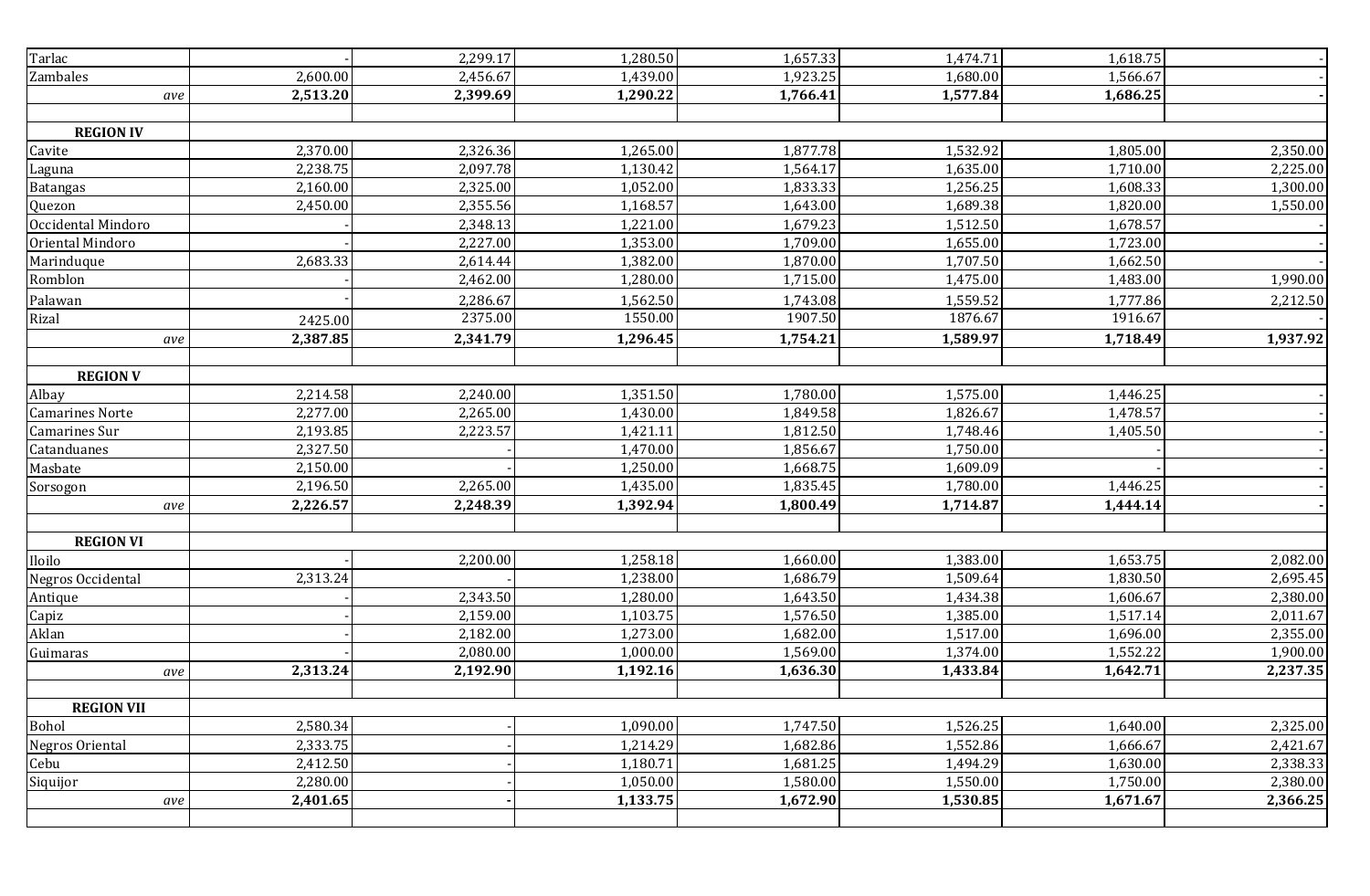| <b>REGION VIII</b>  |          |          |                       |          |          |          |          |
|---------------------|----------|----------|-----------------------|----------|----------|----------|----------|
| Biliran             | 2,297.50 | 2,310.00 | 1,177.50              | 1,576.88 | 1,324.00 | 1,522.86 | 1,883.33 |
| Eastern Samar       |          | 2,550.00 |                       | 1,766.67 |          |          |          |
| Leyte               | 2,448.33 |          | 1,221.25              | 1,696.82 | 1,507.73 | 1,740.50 |          |
| Northern Samar      | 2,065.00 |          | 1,050.00              | 1,660.00 | 1,325.00 | 1,583.33 |          |
| Western Samar       | 2,303.33 |          | 1,050.00              | 1,740.00 | 1,510.00 | 1,525.00 |          |
| Southern Leyte      | 2,075.00 | 2,480.00 | 1,058.75              | 1,582.00 | 1,310.00 | 1,557.14 |          |
| ave                 | 2,237.83 | 2,446.67 | 1,111.50              | 1,670.40 | 1,395.35 | 1,585.77 | 1,883.33 |
|                     |          |          |                       |          |          |          |          |
| <b>REGION IX</b>    |          |          |                       |          |          |          |          |
| Zamboanga del Norte | 2,508.57 |          | 1,300.00              | 1,671.25 | 1,522.50 |          |          |
| Zamboanga del Sur   | 2,449.29 |          | 1,212.50              | 1,686.11 | 1,553.54 | 1,833.93 | 2,476.25 |
| Zamboanga Sibugay   | 2,515.00 |          | 1,335.00              | 1,625.00 | 1,556.67 | 1,800.00 |          |
| ave                 | 2,490.95 |          | 1,282.50              | 1,660.79 | 1,544.24 | 1,816.97 | 2,476.25 |
|                     |          |          |                       |          |          |          |          |
| <b>REGION X</b>     |          |          |                       |          |          |          |          |
| Bukidnon            | 2,171.00 |          | 1,061.45              | 1,558.33 | 1,423.57 | 1,647.22 | 2,283.75 |
| Lanao del Norte     | 2,276.67 |          | 1,230.00              | 1,663.89 | 1,534.50 | 1,700.00 | 2,403.33 |
| Misamis Occidental  | 2,238.33 |          | 1,128.18              | 1,642.50 | 1,546.67 | 1,695.00 | 2,118.00 |
| Misamis Oriental    | 2,229.00 |          | 1,146.00              | 1,526.00 | 1,421.11 | 1,620.00 | 2,176.11 |
| ave                 | 2,228.75 |          | 1,141.41              | 1,597.68 | 1,481.46 | 1,665.56 | 2,245.30 |
|                     |          |          |                       |          |          |          |          |
| <b>REGION XI</b>    |          |          |                       |          |          |          |          |
| Davao de Oro        | 2,272.00 | 2,520.00 | 1,181.06              | 1,556.71 | 1,383.38 | 1,678.60 | 2,292.78 |
| Davao del Norte     | 2,250.00 | 2,280.00 | 1,216.36              | 1,561.67 | 1,485.56 | 1,749.09 | 2,522.00 |
| Davao del Sur       | 2,361.71 |          | 1,226.76              | 1,586.84 | 1,407.41 | 1,811.79 | 2,388.40 |
| Davao Occidental    |          |          | 1,240.00              |          | 1,200.00 |          |          |
| Davao Oriental      | 2,291.43 | 2,225.00 | 1,185.71              | 1,580.83 | 1,375.00 | 1,782.86 | 2,350.00 |
| ave                 | 2,293.79 | 2,341.67 | 1,209.98              | 1,571.51 | 1,370.27 | 1,755.58 | 2,388.30 |
|                     |          |          |                       |          |          |          |          |
| <b>REGION XII</b>   |          |          |                       |          |          |          |          |
| North Cotabato      | 2,317.00 | 2,350.00 | 1,229.00              | 1,523.00 | 1,398.00 | 1,694.00 | 2,415.00 |
| Sarangani           | 2,178.00 | 2,300.00 | 1,162.00              | 1,481.00 | 1,383.00 | 1,700.00 | 2,352.00 |
| South Cotabato      | 2,285.00 | 2,326.00 | $1,307.\overline{00}$ | 1,549.00 | 1,444.00 | 1,672.00 | 2,340.00 |
| Sultan Kudarat      | 2,276.00 | 2,298.00 | 1,333.00              | 1,502.00 | 1,420.00 | 1,734.00 | 2,475.00 |
| ave                 | 2,264.00 | 2,318.50 | 1,257.75              | 1,513.75 | 1,411.25 | 1,700.00 | 2,395.50 |
|                     |          |          |                       |          |          |          |          |
| <b>CARAGA</b>       |          |          |                       |          |          |          |          |
| Agusan del Norte    |          |          |                       |          |          |          |          |
| Agusan del Sur      |          | 2,081.67 | 1,078.00              | 1,550.00 | 1,446.67 | 1,658.00 | 2,275.00 |
| Surigao del Norte   |          | 2,261.75 | 1,126.75              | 1,682.50 | 1,446.67 | 1,813.33 |          |
| Surigao del Sur     | 2,022.50 | 2,341.25 | 1,143.00              | 1,563.64 | 1,457.00 | 1,717.14 | 2,298.33 |
| ave                 | 2,022.50 | 2,228.22 | 1,115.92              | 1,598.71 | 1,450.11 | 1,729.49 | 2,286.67 |